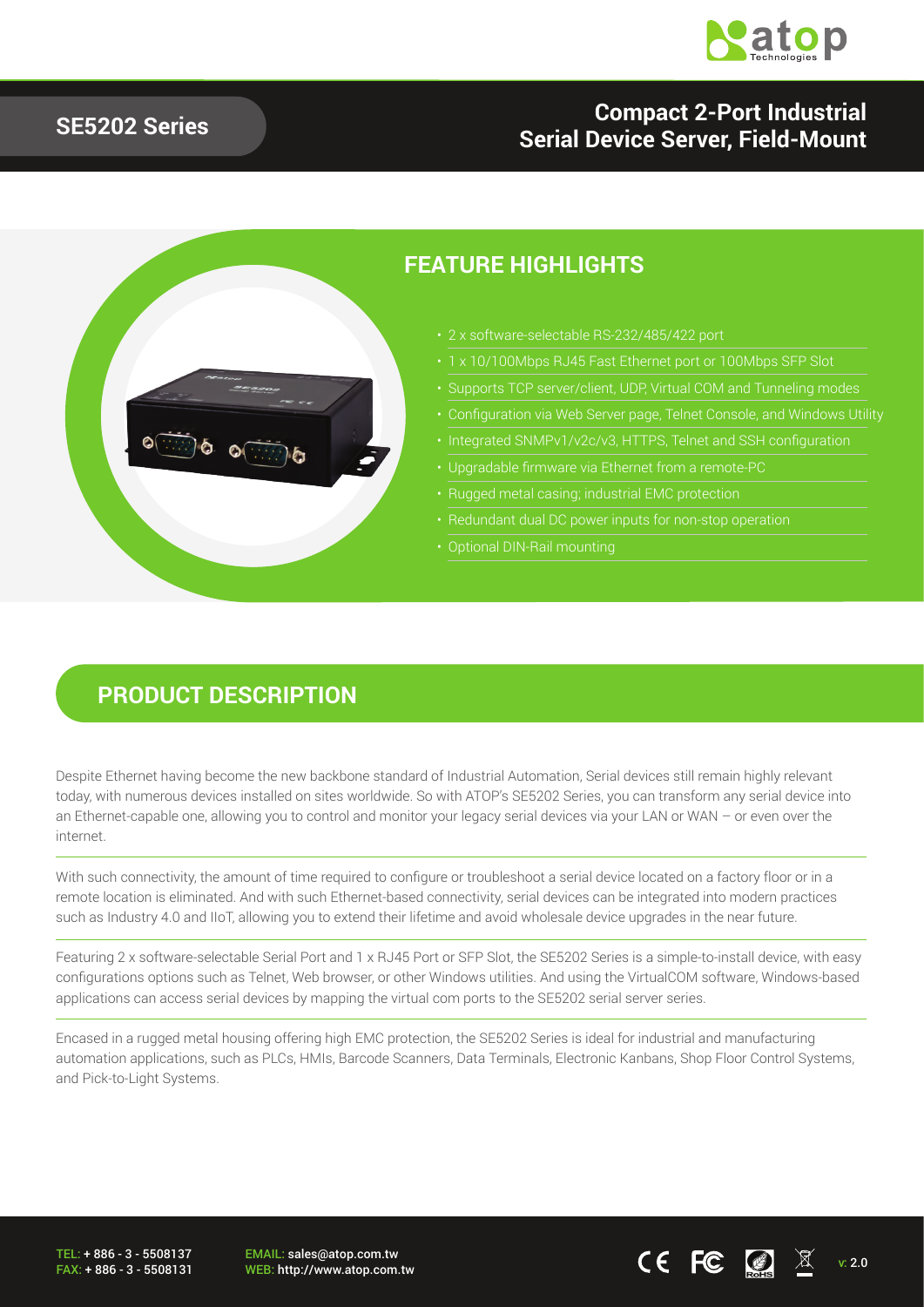

 $CE$  FC  $\boxed{2}$   $\overline{\mathbb{X}}$  v: 2.0

## **SPECIFICATIONS**

| <b>Network Interface</b>                               |                                                                                                                                                                                                                                                                                                                                          |  |
|--------------------------------------------------------|------------------------------------------------------------------------------------------------------------------------------------------------------------------------------------------------------------------------------------------------------------------------------------------------------------------------------------------|--|
| <b>Ethernet Port</b>                                   | 1x 10/100BASE-T(X) RJ-45 or 1x100BASE-FX SFP Slot                                                                                                                                                                                                                                                                                        |  |
| Compliance                                             | IEEE 802.3 for 10BASE-T<br>IEEE 802.3u for 100BASE-T(X) and 100BASE-FX                                                                                                                                                                                                                                                                   |  |
| <b>Serial Interface</b>                                |                                                                                                                                                                                                                                                                                                                                          |  |
| Connector                                              | 9-Pin D-Sub9 connector(Male, -DB version) or 5-Pin Terminal block (-TB version)                                                                                                                                                                                                                                                          |  |
| Ports                                                  | $\overline{2}$                                                                                                                                                                                                                                                                                                                           |  |
| Mode                                                   | 1x RS-232(Full-function DB9)/RS-485(2 and 4 wire)/RS-422, software selectable<br>1x RS-232/RS-485(2 and 4 wire)/RS-422, software selectable                                                                                                                                                                                              |  |
| <b>Baud Rate</b>                                       | 1200~230,400 bps                                                                                                                                                                                                                                                                                                                         |  |
| Parity                                                 | None, Odd, Even, Space, Mark                                                                                                                                                                                                                                                                                                             |  |
| Data Bits                                              | 7,8                                                                                                                                                                                                                                                                                                                                      |  |
| <b>Stop Bits</b>                                       | 1,2                                                                                                                                                                                                                                                                                                                                      |  |
| Flow Control                                           | None, Xon/Xoff, RTS/CTS (RS-232 only)                                                                                                                                                                                                                                                                                                    |  |
| <b>Power Characteristics</b>                           |                                                                                                                                                                                                                                                                                                                                          |  |
| Connector                                              | 3-Pin 5.08mm Lockable Terminal Block and DC Jack for redundancy                                                                                                                                                                                                                                                                          |  |
| Input Voltage<br>Power Consumption<br>Power Redundancy | 3-Pin 5.08mm Terminal Block: 9-30VDC; DC Lockable Jack 5VDC<br><3W<br>Yes                                                                                                                                                                                                                                                                |  |
| Isolation                                              | 3kV (-Sis versions only)                                                                                                                                                                                                                                                                                                                 |  |
| <b>Reverse Polarity Protection</b>                     | Yes                                                                                                                                                                                                                                                                                                                                      |  |
| <b>Mechanicals</b>                                     |                                                                                                                                                                                                                                                                                                                                          |  |
| Dimensions ( $W \times D \times H$ )                   | 75 mm x 85 mm x 28 mm (without wall-mount part)<br>SE5202-TB/SE5202-Sis: 74.5 x 108.2 x27.5mm (with wall-mount part)<br>SE5202-DB: 80.3 x 108.2 x27.5mm (with wall-mount part and DB9 connector)<br>SE5202-SFP-TB: 76.6 x 108.2 x 27.5mm (with wall-mount and SFP)<br>SE5202-SFP-DB: 81.4 x 108.2 x 27.5mm (with wall-mount SFP and DB9) |  |
| Installation                                           | Wall-Mount or DIN-Rail (optional kit)                                                                                                                                                                                                                                                                                                    |  |
| <b>Reset Button</b>                                    | Yes                                                                                                                                                                                                                                                                                                                                      |  |
| Weight                                                 | 200q                                                                                                                                                                                                                                                                                                                                     |  |
| <b>Environmental Limits</b>                            |                                                                                                                                                                                                                                                                                                                                          |  |
| <b>Operating Temperature</b>                           | $-20^{\circ}$ C ~ 70°C (-4°F ~ 158°F)                                                                                                                                                                                                                                                                                                    |  |
| Storage Temperature                                    | $-40^{\circ}$ C ~ 85°C (-40°F ~ 185°F)                                                                                                                                                                                                                                                                                                   |  |
| Ambient Relative Humidity                              | $5 \sim 95\%$ RH, (non-condensing)                                                                                                                                                                                                                                                                                                       |  |
| <b>Software</b>                                        |                                                                                                                                                                                                                                                                                                                                          |  |
| Protocols                                              | TCP, IPv4, UDP, DHCP Client, HTTP, HTTPS, Telnet, ARP, SNMPv1/v2cv3                                                                                                                                                                                                                                                                      |  |
| Configuration                                          | Atop Management Utility, Web UI, Telnet, CLI                                                                                                                                                                                                                                                                                             |  |
| VirtualCOM                                             | Windows/Linux redirection software                                                                                                                                                                                                                                                                                                       |  |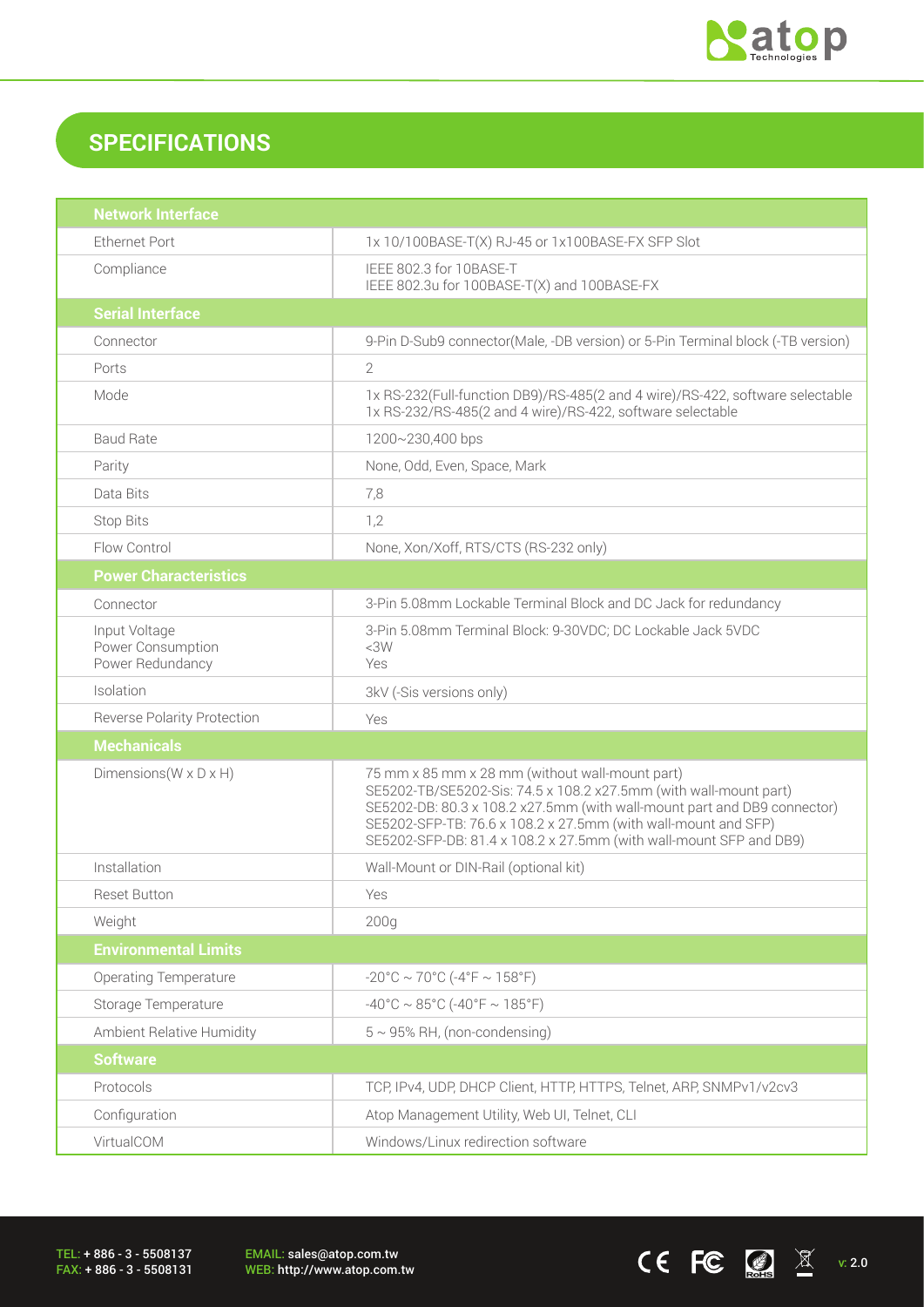

| <b>TCP Client</b> | Single destination or VirtualCOM            |  |
|-------------------|---------------------------------------------|--|
| <b>TCP Server</b> | 4 Connections; VirtualCOM or reverse Telnet |  |
| JDP               | Up to 4 Ranges IP                           |  |

# **DIMENSIONS & LAYOUT**



### **REGULATORY APPROVALS**

| <b>Approvals</b> |                                                                                                                   |                                    |                 |                     |
|------------------|-------------------------------------------------------------------------------------------------------------------|------------------------------------|-----------------|---------------------|
| Safety           | EN62368-1                                                                                                         |                                    |                 |                     |
| <b>EMC</b>       | FCC Part 15, Subpart B, Class A<br>EN 55032, EN61000-6-4<br>EN 61000-3-2<br>EN 61000-3-3<br>EN 55024, EN61000-6-2 |                                    |                 |                     |
| <b>Test</b>      | <b>Item</b>                                                                                                       |                                    | <b>Value</b>    | <b>Level</b>        |
| IEC 61000-4-2    | <b>ESD</b>                                                                                                        | Contact Discharge<br>Air Discharge | $±4$ KV<br>±8KV | $\overline{2}$<br>3 |
| IEC 61000-4-3    | <b>RS</b><br>80-1000MHz                                                                                           |                                    | 10(V/m)         | 3                   |